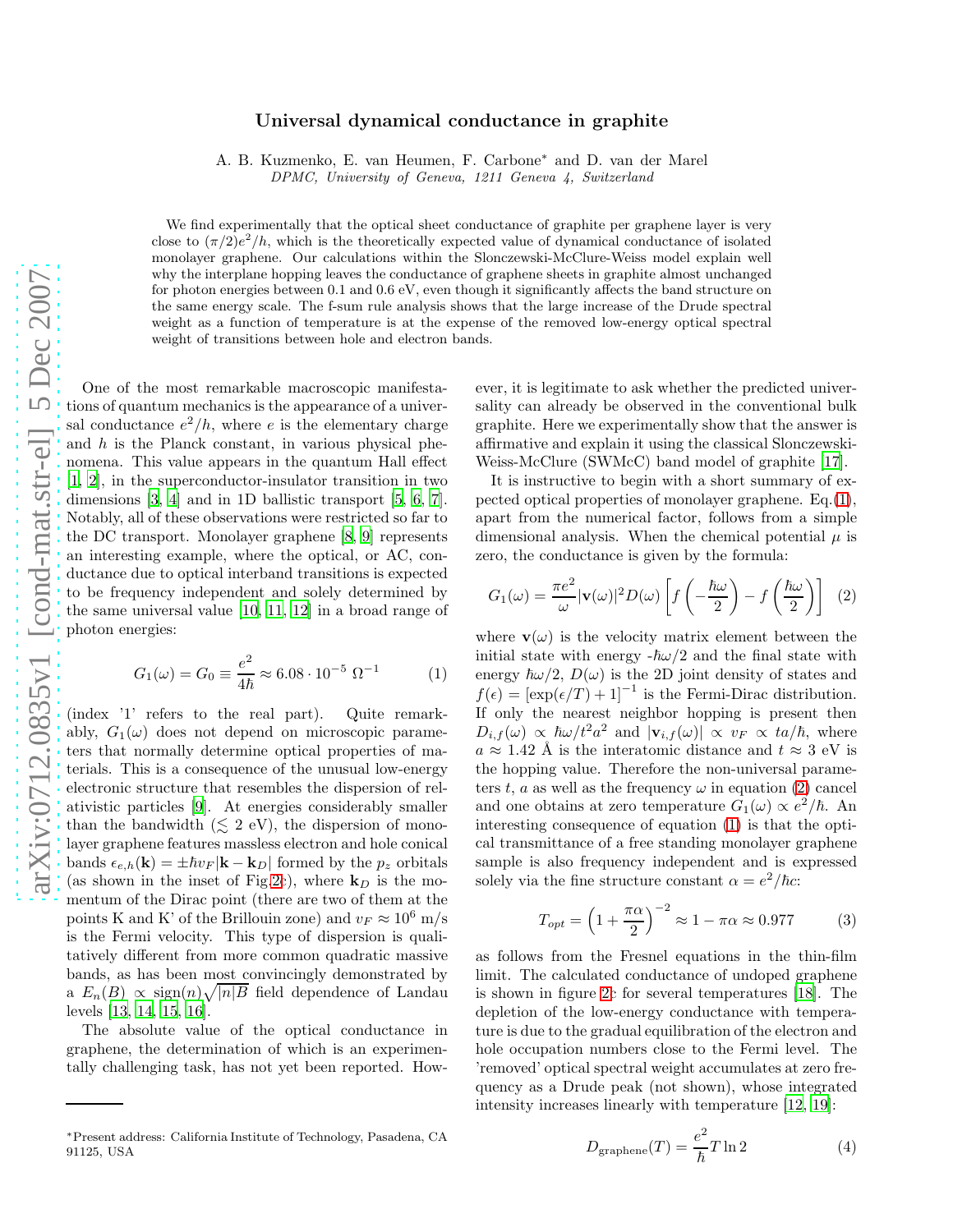

<span id="page-1-1"></span>FIG. 1: In-plane infrared reflectivity spectra of highly ordered pyrolytic graphite. The inset shows the real and the imaginary parts of the dielectric function obtained by ellipsometry at higher energies.

Optical measurements from 10 to 300 K were performed on highly ordered pyrolytic graphite (HOPG) of ZYA grade with a c-axis misorientation smaller than  $0.4°$ . Samples were cleaved right before being inserted into a cryostat. Reflectivity at near-normal incidence  $R(\omega)$  was measured from 2 meV to 0.8 eV using a Fourier transform spectrometer (Fig. [1\)](#page-1-1). The absolute value was obtained by in-situ gold evaporation. Our reflectivity spectra are in agreement with previous measurements [\[20](#page-3-19), [21,](#page-3-20) [22\]](#page-3-21). In the range 0.7 - 4.5 eV, we extracted the real and the imaginary parts of the dielectric function from ellipsometric measurements (shown in the inset). The correction for the admixture of the interplane optical component to the ellipsometry spectra was initially performed using the caxis dielectric function found in Ref. [\[23](#page-3-22)] and refined by comparing the reflectivity and ellipsometric spectra in the range where they overlap. The uncertainty due to this procedure is the main source of the error bar shown in figure [2a](#page-1-0). The complex in-plane conductivity  $\sigma(\omega)$  in the whole range was derived using a Kramers-Kronig consistent procedure [\[24\]](#page-3-23), where the phase of the complex reflectivity at low energies is anchored by ellipsometric data. The sheet conductance per graphene layer was calculated using the relation  $G(\omega) = d_c \sigma(\omega)$ , where  $d_c =$  $3.35 \text{ Å}$  is the interlayer distance. Importantly, the optical measurements reflect mostly bulk material properties, since the penetration depth is several tens of  $d_c$ .

Figure [2a](#page-1-0) shows the real part of the measured conductance of HOPG normalized by  $G_0$ . One can notice a remarkable similarity between these spectra and the calculated ones for graphene (panel c). The conductance is almost constant and close to  $G_0$ , especially between 0.1 and 0.6 eV. The second observation is that the conductance at low energies shows a strong depletion with in-



<span id="page-1-0"></span>FIG. 2: The real part of the optical sheet conductance of graphite per layer (a - experiment, b - calculation) as well as the calculated conductance of isolated undoped graphene (c). The error bar indicates the inaccuracy of the absolute value due to systematic experimental uncertainties; the relative inaccuracy of the temperature dependence is much smaller. In panel (b) the dashed lines indicate the interband conductance only, while the solid line represent the total conductance with a Drude peak added (the scattering rate is 5 meV). In panel (c) the thermally activated Drude peak is not shown. The arrows in panel (b) correspond to optical transitions indicated in figure [3.](#page-2-0) A certain noise in panels (b) and (c) is of numerical origin. The inset of panel (c) depicts the optical transitions between hole and electron bands in monolayer graphene.

creasing temperature in a fashion very similar to the temperature dependence of  $G_1(\omega)$  in graphene. In contrast to the graphene spectra, the conductance of graphite shows a Drude peak below 10-20 meV, an extra structure at about 50 meV and two broad peaks at about 0.7 and 0.9 eV. The small narrow peak at 0.2 eV is an optical phonon [\[25](#page-3-24)]. In general, we conclude that the universality of the conductance envisaged for the isolated graphene is also present graphite in a broad energy range, in spite of the modification of the band structure by a significant c-axis hopping  $(t_\perp \approx 0.3 \text{ eV})$  [\[17](#page-3-16)]. This result is not trivial since the universal conductance is observed at energies of the order of  $t_{\perp}$ . For example, the calculated sheet con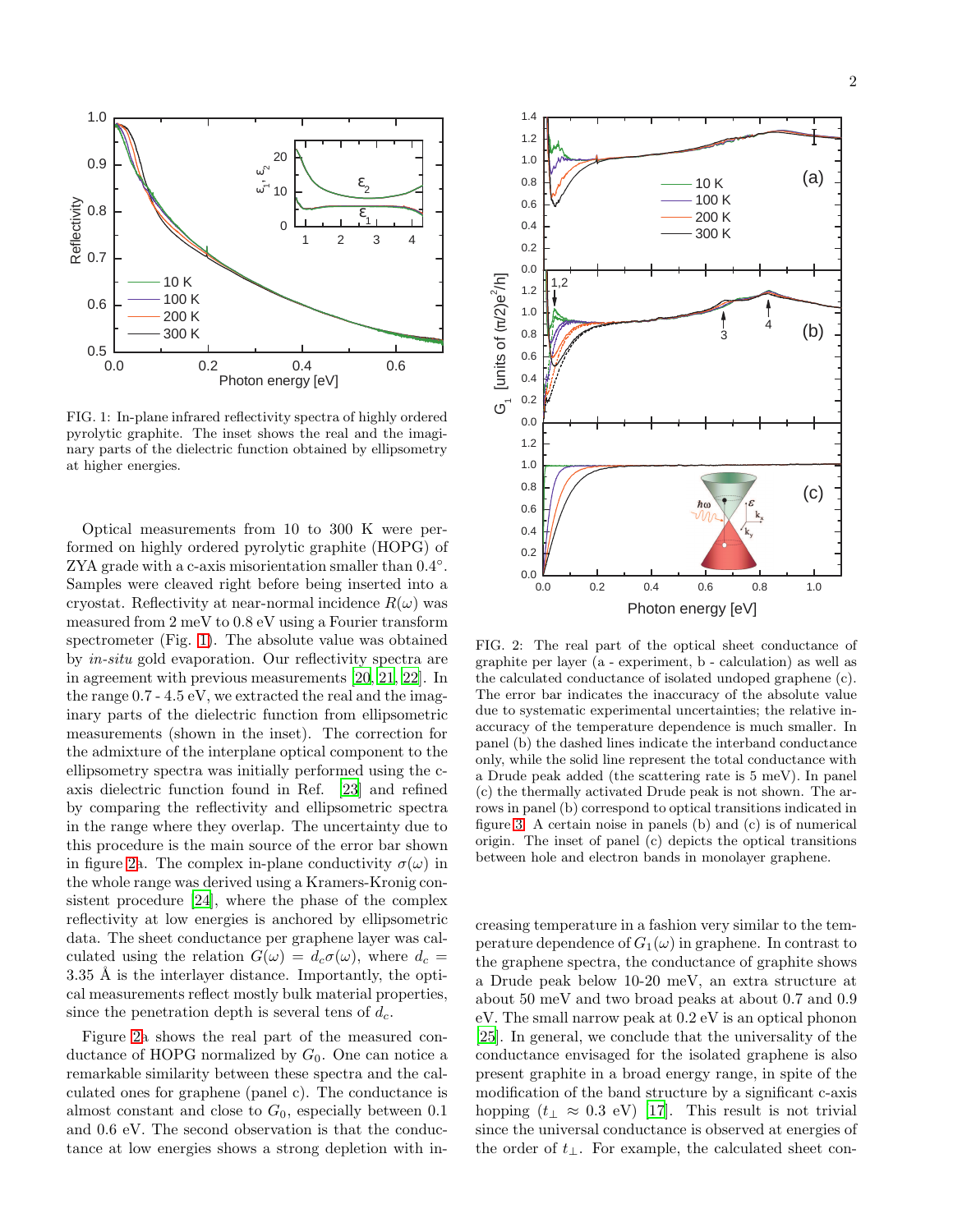ductance of bilayer graphene shows a strong frequency dependence caused by the interlayer hopping [\[26,](#page-3-25) [27\]](#page-3-26).



<span id="page-2-0"></span>FIG. 3: The calculated dispersion of  $p<sub>z</sub>$  bands in graphite along the K-H line (along the K'-H' line the dispersion is the same). Different bands are shown with different colors. The arrows indicate interband transitions which form the correspondingly marked peaks in figure [2b](#page-1-0).

In order to understand this observation, we calculated infrared spectra of graphite with the standard AB stacking using a tight-binding Hamiltonian, which contains all hopping terms of the SWMcC model [\[17\]](#page-3-16) and the onsite energy difference between the non-equivalent carbon atoms. The particular values of parameters, which were assumed to be temperature independent, were taken from Ref. [\[28\]](#page-4-0). The optical conductivity due to the direct interband transitions and the Drude (intraband) spectral weight were obtained using the standard relations, taking the temperature dependent occupation numbers into account. The integration was performed with an increased density of points near the K-H line along which the small Fermi surface is stretched, in order to improve the energy resolution at low frequencies. The four tightbinding bands of graphite in the vicinity of the K-H line are presented in figure [3.](#page-2-0) Near the H point, the bands are conical, as in monolayer graphene, while they acquire a small mass, of the order of 5 percent of the free electron mass, as in double-layer graphene as one moves to-

wards the K point. The two bands depicted in black and blue disperse strongly along the c-axis (by about 1.5 eV), while for the other two bands (red and green) the dispersion is only 40 meV. This latter dispersion is responsible for the fact that the Fermi surface is electron like at the K point and hole like at the H point. Overall, this picture is in agreement with the recent ARPES [\[29,](#page-4-1) [30\]](#page-4-2) and de Haas-van Alphen [\[31](#page-4-3)] measurements.

The in-plane conductance of graphite computed for this band structure is shown in figure [2b](#page-1-0). One can see that the simple band calculation is sufficient to understand the survival of the universal conductance value in the mid-infrared range. There are two important factors that favor this. First, the energy of the Dirac point varies only weakly along the K-H line. We note that in doped graphene ( $\mu \neq 0$ ) the conductance is gapped below  $\omega = 2|\mu|$  [\[11\]](#page-3-10). The position of the Dirac energy with respect to the chemical potential changes from about -20 meV at the H point to about 20 meV at the K point, which explains why the interband conductance precipitates dramatically below 40 meV (at  $T=0$ ) and forms a peak-like structure marked by 1 and 2. Importantly, this energy scale strongly depends on the type of stacking. For example, a similar calculation on a hypothetical AAstacked graphene (not shown here) indicates that in this system the conductance would be strongly suppressed below 1.5 eV.

The second factor is a less obvious but an equally essential one. The frequency-independent conductance can be easily explained only in the case of non-split conical bands, while in graphite the bands are split and slightly parabolic, except close to the H point. In fact, a partial conductance (not shown) calculated for all momentum states with a certain value of  $k_z$  away of the H point has a strong frequency dependence, very similar to the expected conductance of bilayer graphene [\[26](#page-3-25), [27\]](#page-3-26). It shows a sharp double peak due to the transitions marked as 3 and 4 and a depletion at lower energies where only two bands out of four contribute to it. Essentially, the optical weight is redistributed by the c-axis hopping. However, in the total (i.e. the  $k_z$  integrated) conductance this redistribution is almost averaged out, due to the fact that the splitting size changes continuously from the maximum value (0.7 eV for the transition 3 and 0.9 eV for the transition 4) at the K point to zero at the H point. Only close to the K point, where the bands show a van Hove singularity, these transitions make two broad conductance peaks 3 and 4 [\[20](#page-3-19), [21](#page-3-20)].

Finally, we study the redistribution of the optical spectral weight between different energy regions using the fsum rule analysis. The red and the blue symbols in figure [4](#page-3-27) show the measured temperature dependence of the lowenergy integrated conductance  $W(\omega_c) = \int_0^{\omega_c} G_1(\omega) d\omega$  for  $\omega_c = 12$  meV and 0.3 eV respectively. The first one consists mostly of the Drude (intraband) spectral weight which strongly increases as a function of temperature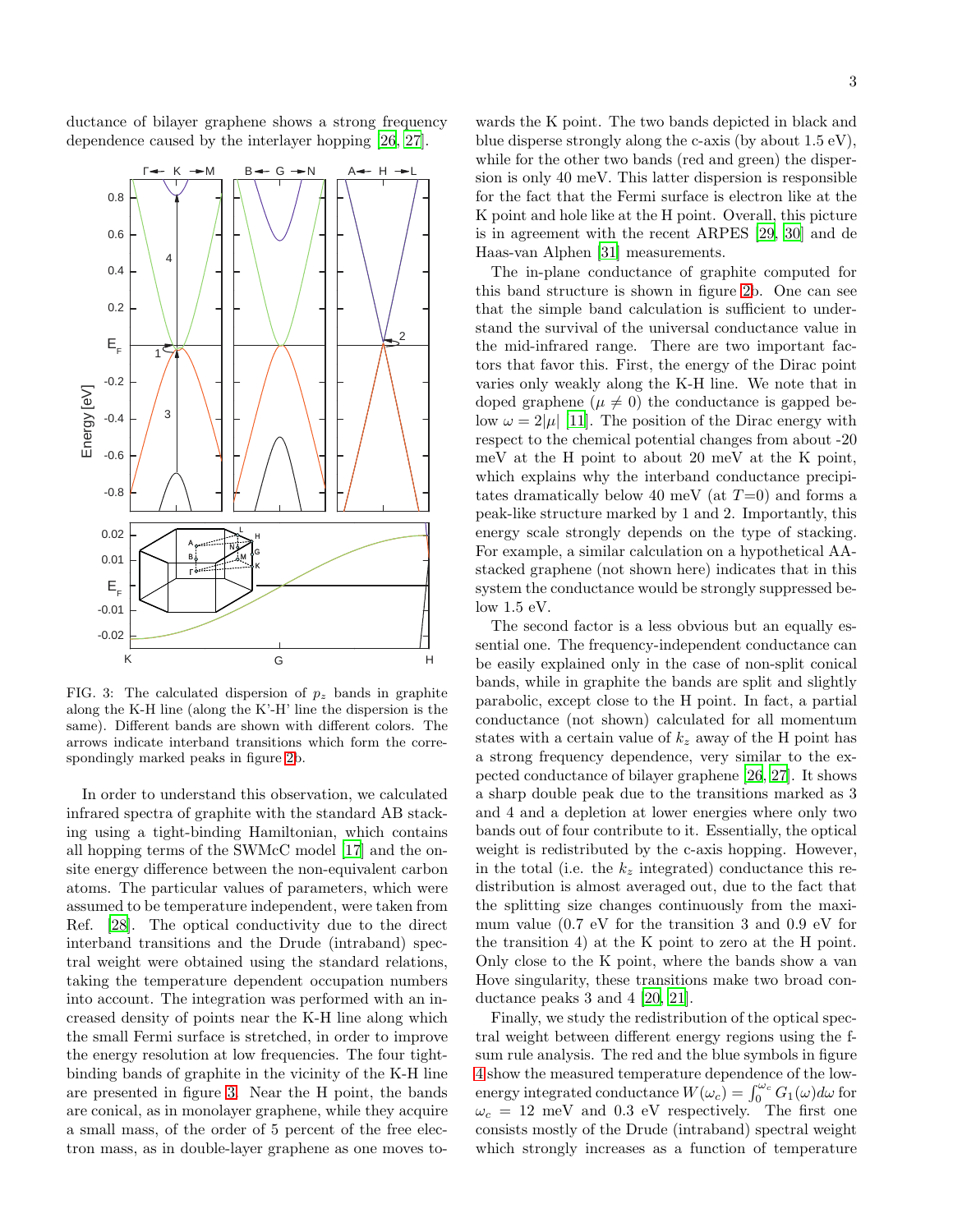

<span id="page-3-27"></span>FIG. 4: The integrated conductance of graphite (symbols - experiment, solid lines - calculation) and of monolayer undoped graphene (calculation, dashed lines).

due to the thermally excited electron-hole pairs. The second one contains both the Drude weight and the lowenergy transitions between the hole and electron bands. The fact that it is practically independent of temperature proves that the Drude spectral weight is at the expense of the suppression of the low-lying interband conductance. The observed temperature dependence agrees nicely with the described above calculations in graphite (solid lines). The absolute experimental values are somewhat higher than the theory predicts, which might be due to some underestimation of the Drude weight by the SWMcC model with the particular values of the hopping parameters used as well as due to the absolute experimental uncertainty of  $G_1(\omega)$ . For the purpose of illustration, we show on the same graph the calculated pure Drude spectral weight  $D(T)$  of graphene (described by equation [4\)](#page-0-2) and of graphite, although it would not be trivial to extract this exact value from the experimental data, due to an overlap between the Drude peak and the interband transitions. One can see, however, that the calculated temperature dependence of  $W(12 \text{ meV})$  in graphite reflects well the one of the Drude weight alone.

In conclusion, our study reveals remarkable similarities between the measured optical conductance of highly ordered pyrolytic graphite per graphene layer and theoretical predictions for the monolayer graphene. First, the optical conductance of graphite due to the transi-

tions between hole and electron bands is very close to the universal value of  $e^2/4\hbar$  between 0.1 and 0.6 eV. Second, the optical spectral weight removed from the lowenergy interband conductance at finite temperatures is transferred to the Drude peak. This implies that the low-energy charge dynamics in graphite is rather nontrivial as it involves simultaneously the Drude component and the transitions between the hole and electron bands. This work was supported by the Swiss National Science Foundation through the National Center of Competence in Research Materials with Novel Electronic Properties-MaNEP. We thank N.P. Armitage, D.N. Basov and Y. Kopelevich for useful discussions.

- <span id="page-3-0"></span>[1] K. von Klitzing, G. Dorda and M. Pepper, Phys. Rev. Lett. 45, 494 (1980).
- <span id="page-3-1"></span>[2] R.B. Laughlin, Phys. Rev. B. 23, 5632 (1981).
- <span id="page-3-2"></span>[3] H. M. Jaeger et al., Phys. Rev. B 34, 4920 (1986).
- <span id="page-3-3"></span>[4] M.P.A. Fisher,G. Grinstein and S.M. Girvin, Phys. Rev. Lett. 64, 587 (1990).
- <span id="page-3-4"></span>[5] M. Buttiker et al., Phys. Rev. B 31, 6207 (1985).
- <span id="page-3-5"></span>[6] B. J. van Wees et al., Phys. Rev. Lett. 60, 848 (1988).
- <span id="page-3-6"></span>[7] D. A. Wharam et al., J. Phys. C **21**, L209 (1988).
- <span id="page-3-7"></span>[8] K.S. Novoselov et al., Science 306, 666 (2004).
- <span id="page-3-8"></span>[9] A.K. Geim and K.S. Novoselov, Nature Materials 6, 183 (2007).
- <span id="page-3-9"></span>[10] T. Ando, Y. Zheng and H. Suzuura, J. Phys. Soc. Japan, 71, 1318 (2002).
- <span id="page-3-10"></span>[11] V. P. Gusynin, S. G. Sharapov and J. P. Carbotte Phys. Rev. Lett. 96, 256802 (2006).
- <span id="page-3-11"></span>[12] L.A. Falkovsky and A.A. Varlamov, Eur. Phys. J. B 56, 281 (2007).
- <span id="page-3-12"></span>[13] K.S. Novoselov et al., Nature **438**, 197 (2005).
- <span id="page-3-13"></span>[14] Y. Zhang et al., Nature 438, 201 (2005).
- <span id="page-3-14"></span>[15] M. L. Sadowski et al., Phys. Rev. Lett. 97, 266405 (2006).
- <span id="page-3-15"></span>[16] Z. Jiang et al., Phys. Rev. Lett. 98, 197403 (2007).
- <span id="page-3-16"></span>[17] J.W. McClure, Phys. Rev. 108, 612 (1957); J.C. Slonzcewski and P.R. Weiss, Phys. Rev. 109, 272 (1958).
- <span id="page-3-17"></span>[18] The calculations for monolayer graphene, shown in Fig[.2c](#page-1-0) and [4,](#page-3-27) take the finite bandwidth in account. However, in the shown frequency range,  $G_1(\omega, T)$  almost coincides with  $G_0 \left[ f\left(-\frac{\hbar \omega}{2}\right) - f\left(\frac{\hbar \omega}{2}\right) \right]$ , which is the result for perfectly conical bands.
- <span id="page-3-18"></span>[19] T.G. Pedersen, Phys. Rev. B **67**, 113106 (2003).
- <span id="page-3-19"></span>[20] E.A. Taft and H.R. Philipp, Phys. Rev. 138, 197 (1965).
- <span id="page-3-20"></span>[21] G. Guizzetti et al., Phys. Rev. Lett. 31, 154 (1973).
- <span id="page-3-21"></span>[22] Z.Q. Li et al., Phys. Rev. B 74, 195404 (2006). The curves of  $\sigma_1(\omega)$  shown in Fig. 1 of this Ref. were derived incorrectly from the reflectivity spectra as will be detailed in the forthcoming publication (Z.Q. Li and D.N. Basov, private communication).
- <span id="page-3-22"></span>[23] D.L. Greenaway et al., Phys. Rev. **178**, 1340 (1969).
- <span id="page-3-23"></span>[24] A.B. Kuzmenko, Rev. Sci. Instrum. 76, 083108 (2005).
- <span id="page-3-24"></span>[25] L.J. Brillson et al., in Physics of Semimetals and Narrow-Gap Semiconductors, edited by D.L. Carter and R.T. Bate (Pergamon, New York, 1971).
- <span id="page-3-25"></span>[26] D.S.L. Abergel and V. Fal'ko, Phys. Rev. B 75, 155430 (2007).
- <span id="page-3-26"></span>[27] J. Nilsson et al., Phys. Rev. Lett. **97**, 266801 (2006).